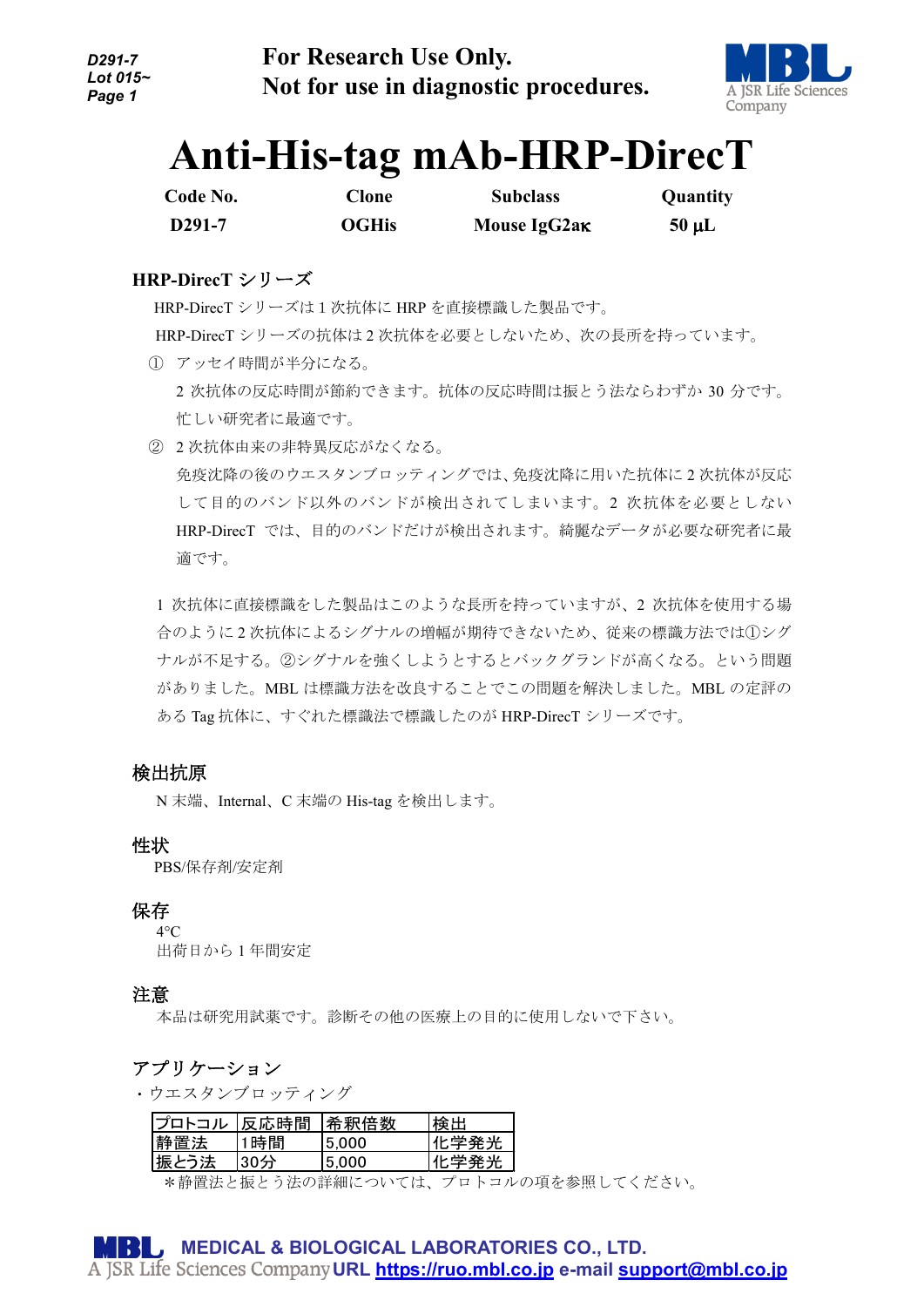# ・静置法と振とう法の比較



Lane1: N-terminal Met-His-tagged protein A expressed in E. coli<br>Lane2: Internal His-tagged protein B expressed in 293T<br>Lane3: Internal His-tagged protein C expressed in E. coli<br>Lane4: C-terminal His-tagged protein D expres





<sup>・</sup>組織染色、細胞染色:未検討

データシート中のプロトコルは参考例です。研究によって最適な条件は異なりますので、事前に 条件検討を行うことを推奨します。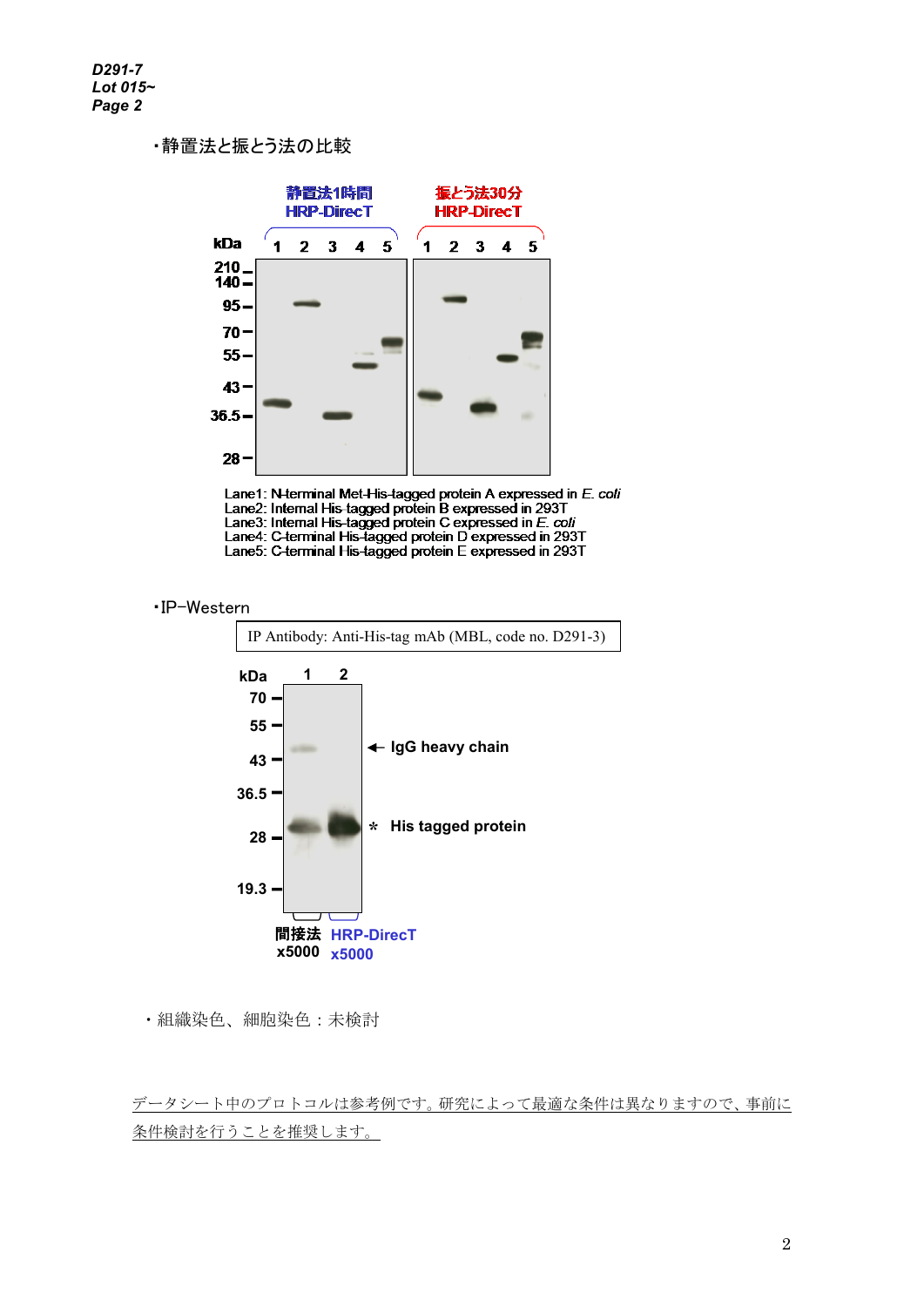### ウェスタンブロッティング プロトコル

1. SDS-PAGE

一般的な方法を用いて SDS-PAGE を行います。

- 2. ブロッティング 一般的な方法を用いてブロッティングを行います。
- 3. ブロッキング ブロッティング後のメンブレンを 5%スキムミルク/PBS(又は TBS)に浸して室温で1時 間振とうします。(4°C で一晩静置でもよい)

4. 抗体反応 抗体使用量が節約できる静置法と、抗体反応時間が短縮できる振とう法があります。

①静置法(抗体量が節約できます)。

平らな平面にラップを敷き、その上にブロッキング済みメンブレンをブロット面が上 になるように置きます。

抗体を 1%スキムミルク/PBS(又は TBS)で希釈して全体を覆うようにかけます。抗体 希釈液の必要量の目安は 30 µL/cm2 メンブレンです。抗体の希釈倍数はアプリケーショ ンの欄を参考にしてください。

抗体希釈液が乾燥しないよう、プラスチックケースなどを被せ、1 時間室温で静置しま す。

② 振とう法(抗体の反応時間を短縮できます) 清潔な容器に 1%スキムミルク/PBS(又は TBS)で希釈した抗体を入れ、メンブレンを 浸します。抗体希釈液の必要量の目安は 10 mL です。抗体の希釈倍数はアプリケーシ ョンの欄を参考にしてください。 30 分間室温で振とうします。

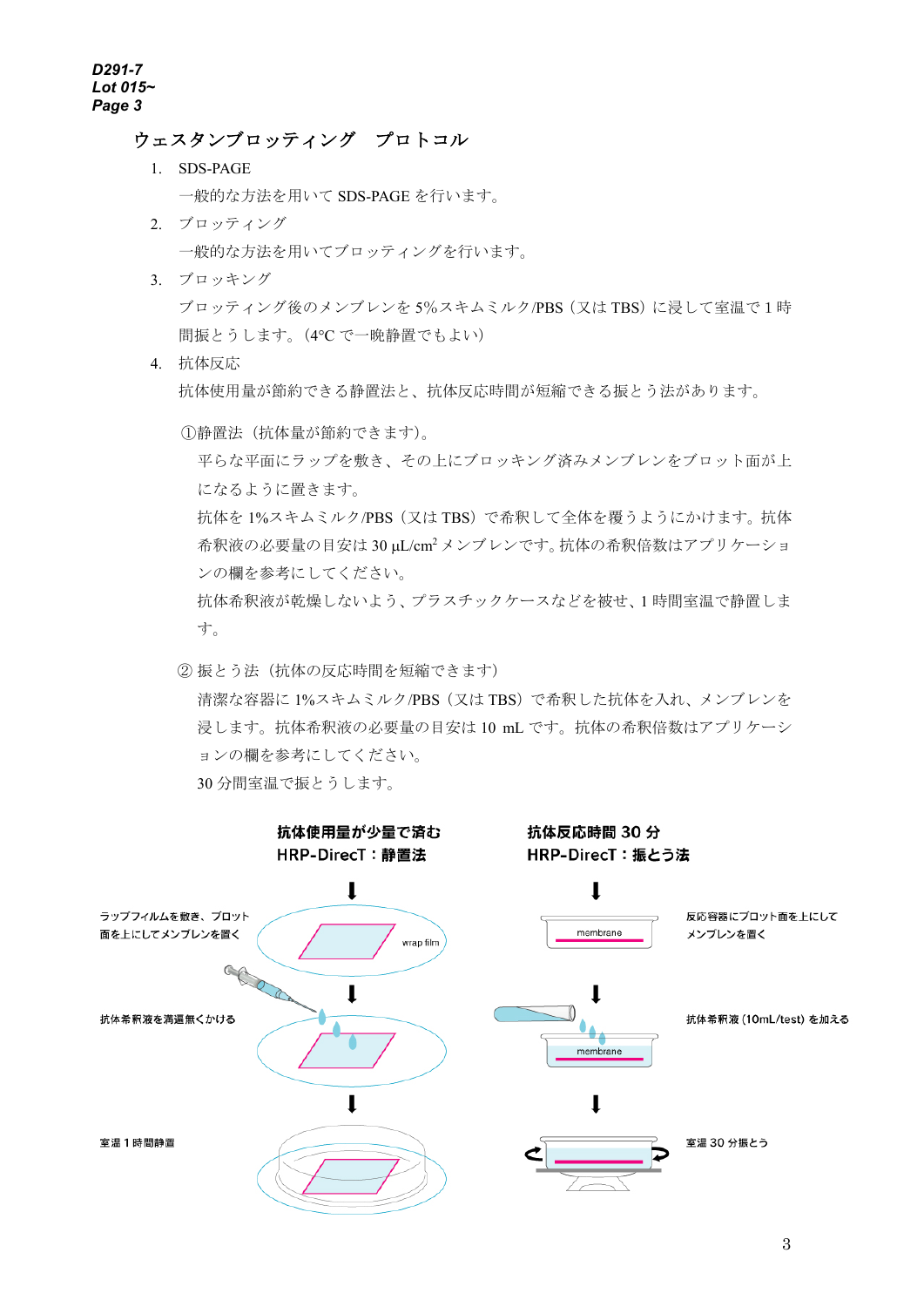#### *D291-7 Lot 015~ Page 4*

- 5. 洗浄 メンブレンを PBS(又は TBS)/0.05% Tween-20 に浸して振とうして洗浄します。(5 分間×3 回)
- 6. 検出

化学発光の検出試薬を用いて検出して下さい。

2021 年 11 月 16 日-7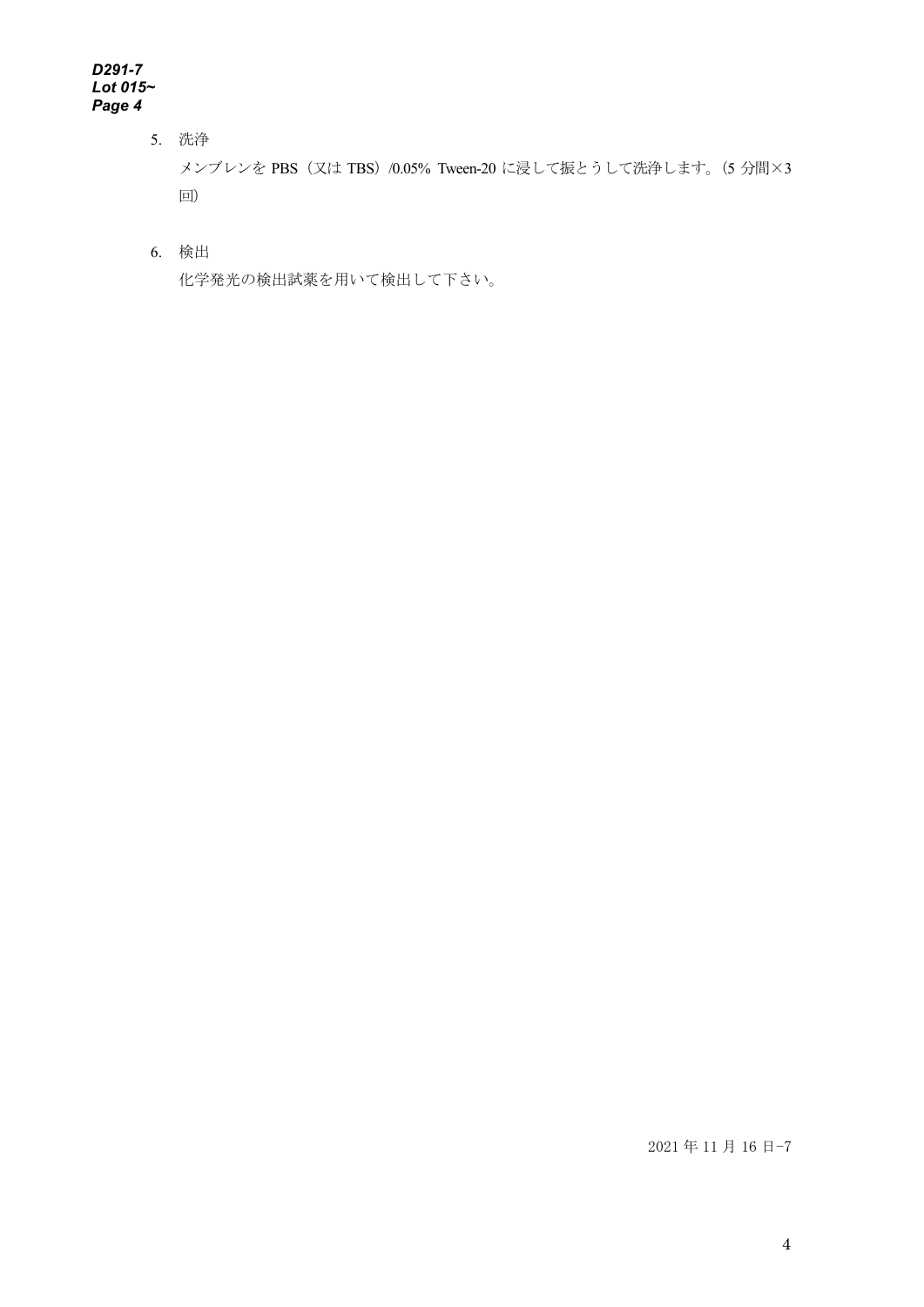

# **Anti-His-tag mAb-HRP-DirecT**

| Code No.            | <b>Clone</b> | <b>Subclass</b> | Quantity   |
|---------------------|--------------|-----------------|------------|
| D <sub>291</sub> -7 | <b>OGHis</b> | Mouse IgG2ak    | $50 \mu L$ |

### **HRP-DirecT Series**

HRP-DirecT is a series of HRP conjugated primary antibodies developed by MBL.

HRP-DirecT Series products don't need secondary antibodies. That brings the following advantages:

① Total incubation time is cut in half.

The reaction with the secondary antibody becomes unnecessary. In the shaking method, reaction time is only 30 minutes. Spend your evening doing more important things.

② Clear result

No more heavy and light chain bands in Immunoprecipitation. The HRP conjugated primary antibody will not detect your precipitating antibody. Clear result helps your research.

Usually, the secondary antibody amplifies the signal of an unconjugated primary antibody. Therefore, it is thought to be difficult to obtain a strong signal with a directly conjugated antibody. To overcome this hurdle, MBL has improved the HRP conjugation method. MBL's HRP-DirecT Series yield strong signal with minimum background. Give it a try - the HRP-DirecT Series will not disappoint you.

### **DETECTED ANTIGEN**

N-terminal, Internal, C-terminal His-tag

### **REAGENT**

PBS/Preservative/Stabilizer

### **STORAGE**

This antibody is stable for one year from the date of purchase when stored at 4°C.

### **INTENDED USE**

For Research Use Only. Not for use in diagnostic procedures.

# **APPLICATION**

Western blotting;

| Method  | Reaction times | <b>Dilution</b> | Detection         |
|---------|----------------|-----------------|-------------------|
| Sitting | 1 hour         | 5.000           | chemiluminescence |
| Shaking | 30 minutes     | 5.000           | chemiluminescence |

\*Detailed procedure is provided in the following protocols.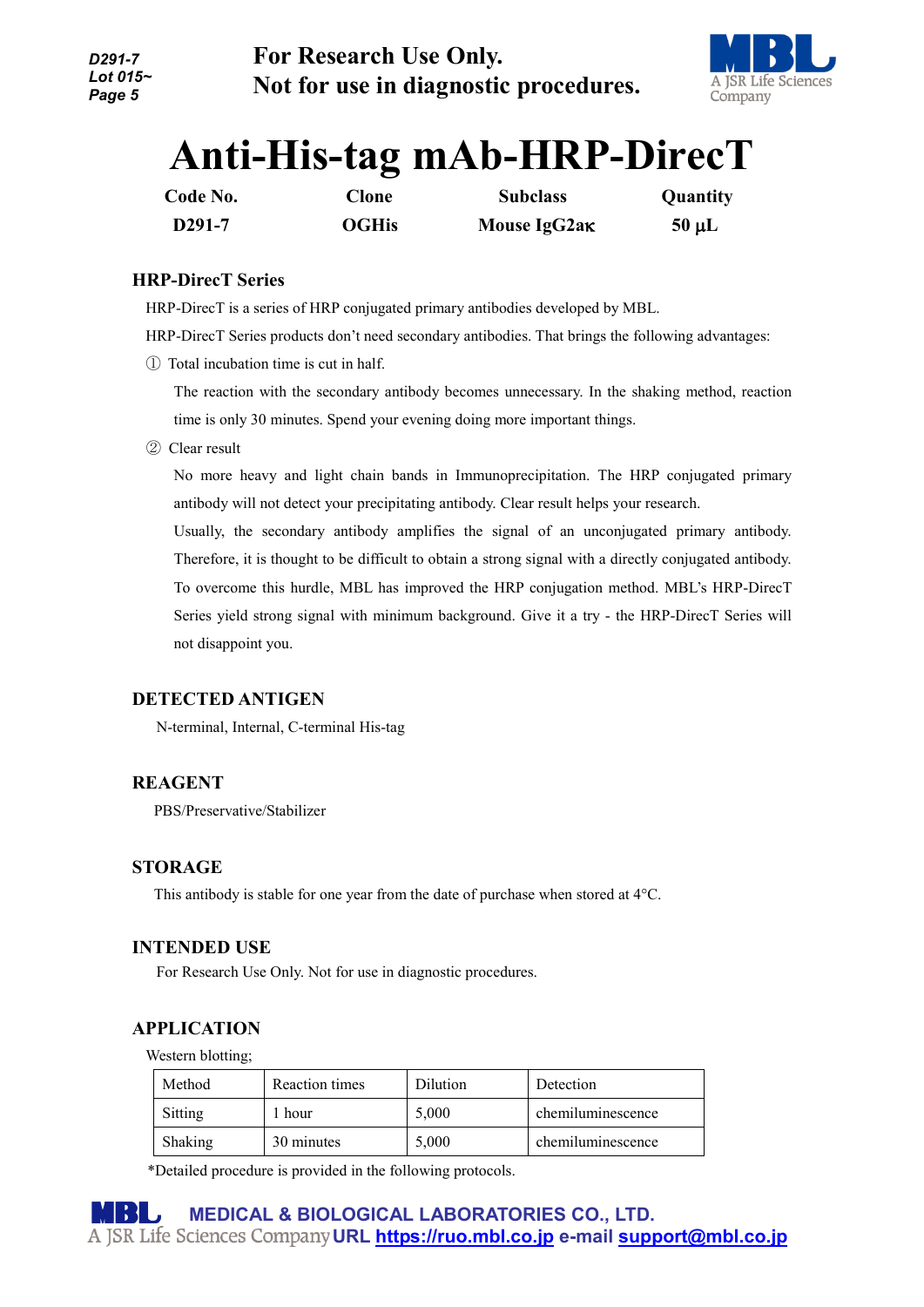・Comparison of Sitting method and Shaking method



Lane1: N-terminal Met-His-tagged protein A expressed in E. coli<br>Lane2: Internal His-tagged protein B expressed in 293T<br>Lane3: Internal His-tagged protein C expressed in E. coli<br>Lane4: C-terminal His-tagged protein D expres

・IP-Western



Immunocytochemistry; Not tested

Immunohistochemistry; Not tested

The descriptions of the following protocols are examples. Each user should determine the appropriate condition.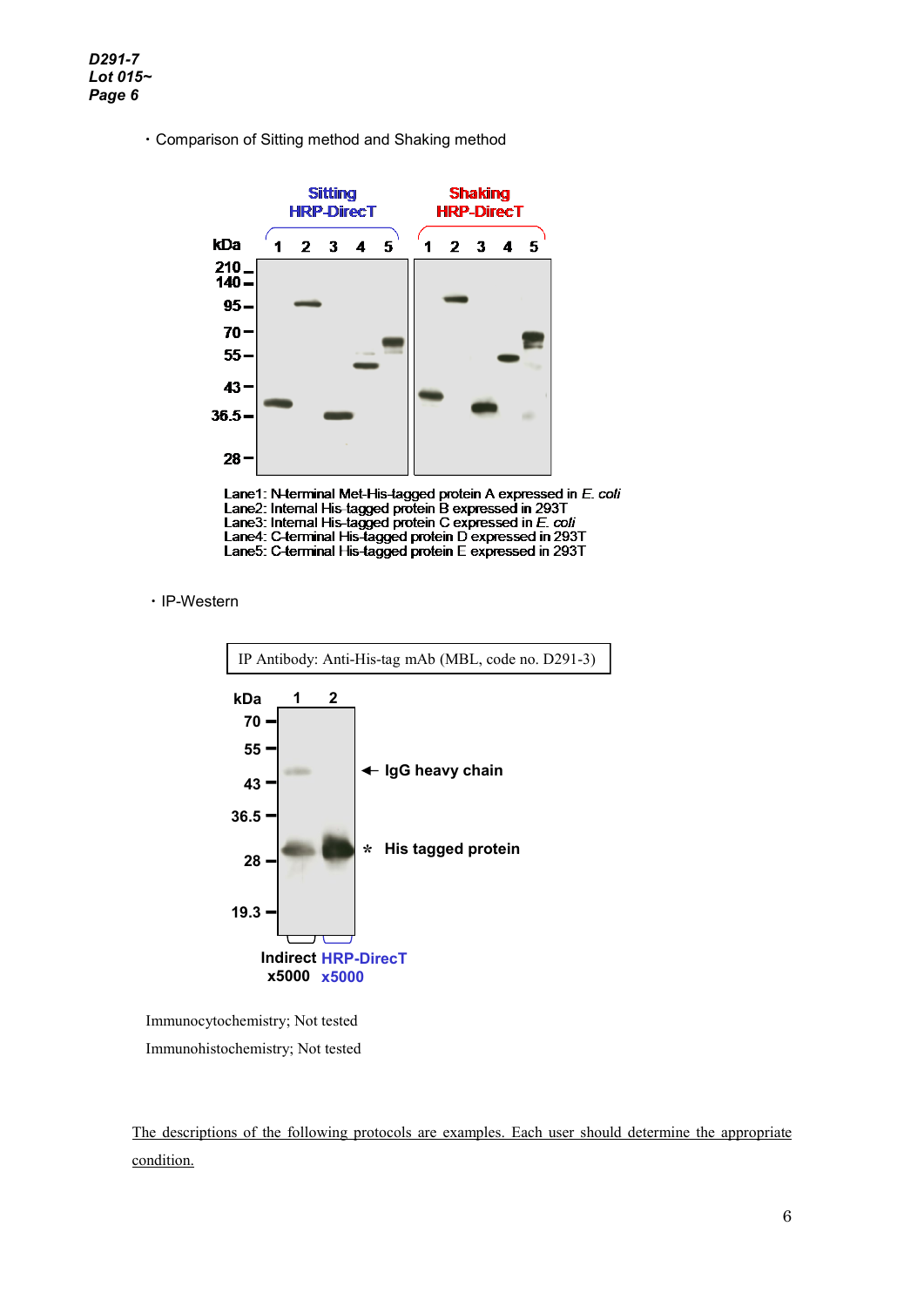### **PROTOCOL Western blotting**

1. SDS-PAGE and Western blotting

Perform SDS-PAGE electrophoresis on the protein samples and transfer the protein to a PVDF membrane according to standard techniques.

2. Blocking

Block the membrane with 5% skimmed milk in PBS (or TBS). Incubate for 1 hour with shaking at room temperature or overnight at 4°C.

- 3. Incubate the membrane with HRP-DirecT antibody as follows:
	- ① Sitting Method (Saving type: amount of antibody)

Dilute the HRP-DirecT antibody with 1% skimmed milk in PBS (or TBS). Use at least 30  $\mu$ L/ cm<sup>2</sup> membrane. Antibody dilution ratio is suggested in the APPLICATION. Drain the excess blocking buffer from the membranes and place them, protein side up, on a wrap film or other suitable clean surface. Pipette the HRP-DirecT solution on to the membrane. Cover the membrane with plastic case to avoid drying. Incubate for 1 hour at room temperature.

### ② Shaking Method (Saving type: reaction time)

Dilute the HRP-DirecT antibody with 1% skimmed milk in PBS (or TBS). Use at least 10 mL. Antibody dilution ratio is suggested in the APPLICATION. Transfer the membrane to a tray containing HRP-DirecT antibody. Incubate for 30 minutes with shaking at room temperature.